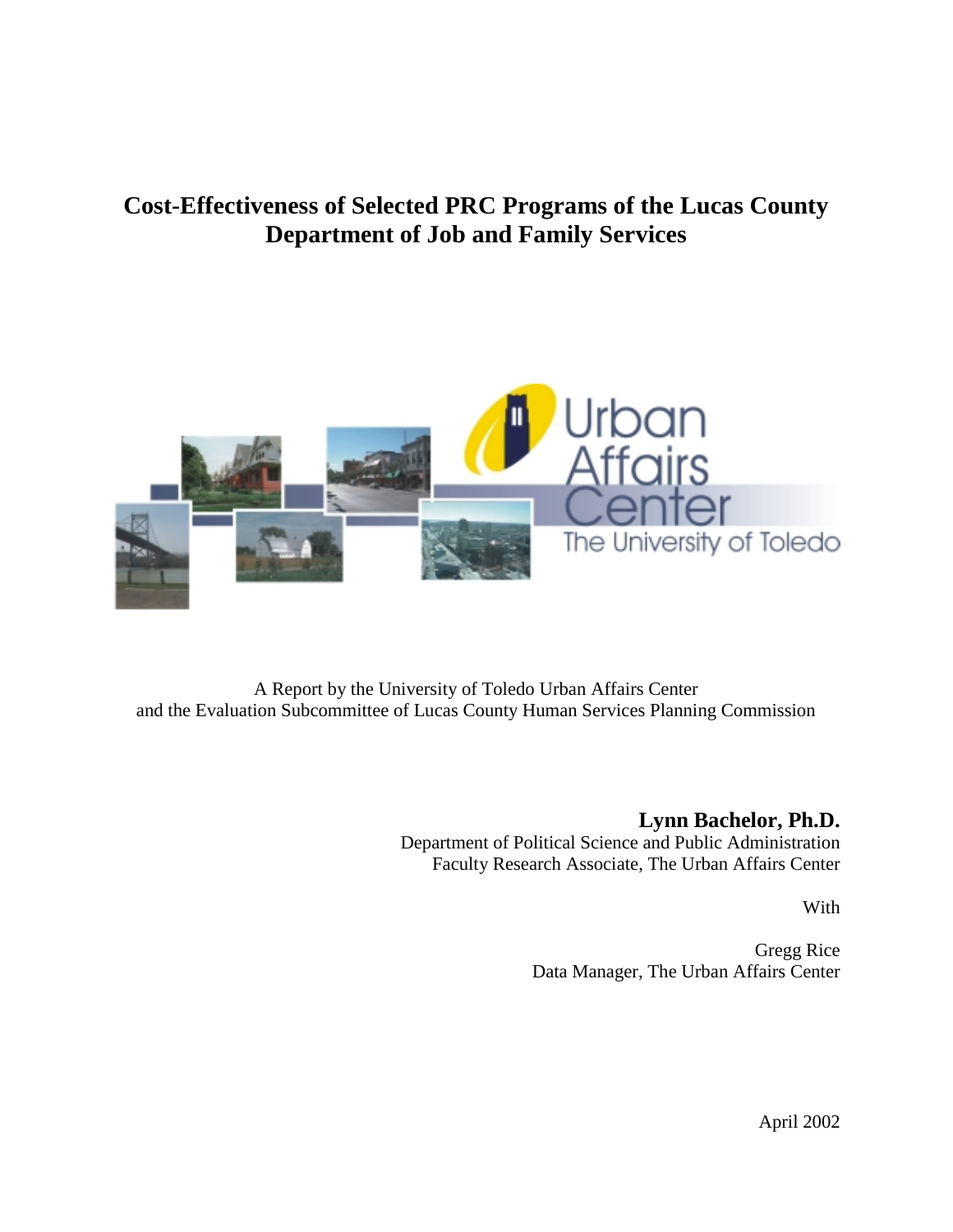#### Executive Summary

This study examines the Prevention, Retention, and Contingency (PRC) voucher program of the Ohio Department of Job and Family Services in Lucas County. In the 2000-2001 biennium, JFS received \$18.1 million in PRC funds to "prevent and strategically intervene… (to) forestall long-term dependency." The study is based on examination of case records of 4,979 vouchers issued between October 2000 and July 2001; additional information on employment and receipt of other JFS services (such as food stamps, Medicaid, or child-care assistance) was examined for a 10 percent sample of voucher recipients.

Significant findings include:

- $\triangleright$  The average number of vouchers received by clients was 1.42, with over 70% receiving only 1 voucher.
- $\geq 57\%$  of recipients were employed when they received the voucher.
- $\triangleright$  Of those who were initially jobless, 41.8% held a job during one or both of the two "redetermination" reviews--roughly 2 and 6 months after receiving a voucher.
- $\geq$  37% of recipients who were employed when receiving vouchers were still employed at the end of the 10-month period.
- $\triangleright$  Recipients who received two services in addition to employment were most likely to be consistently employed. This suggests that more support services are needed than simple employment assistance. However, those who received three services were the most likely to be consistently unemployed. Because nearly all who received three additional services received child-care assistance, it is apparent that the presence of young children requiring childcare was a serious obstacle to securing employment.
- $\triangleright$  Approximately two thirds of vouchers were issued for housing-related purposes (primarily assistance with rent and utility expenses), and one-third for employment-related expenses (primarily car repairs and purchase of uniforms). Recipients of housing-related vouchers were more likely to be and remain unemployed. Recipients of employment-related vouchers were more likely to be consistently or intermittently employed.
- $\triangleright$  In both job- and housing-related programs, vouchers were more cost-effective in promoting job retention among already employed, than in helping the unemployed obtain jobs.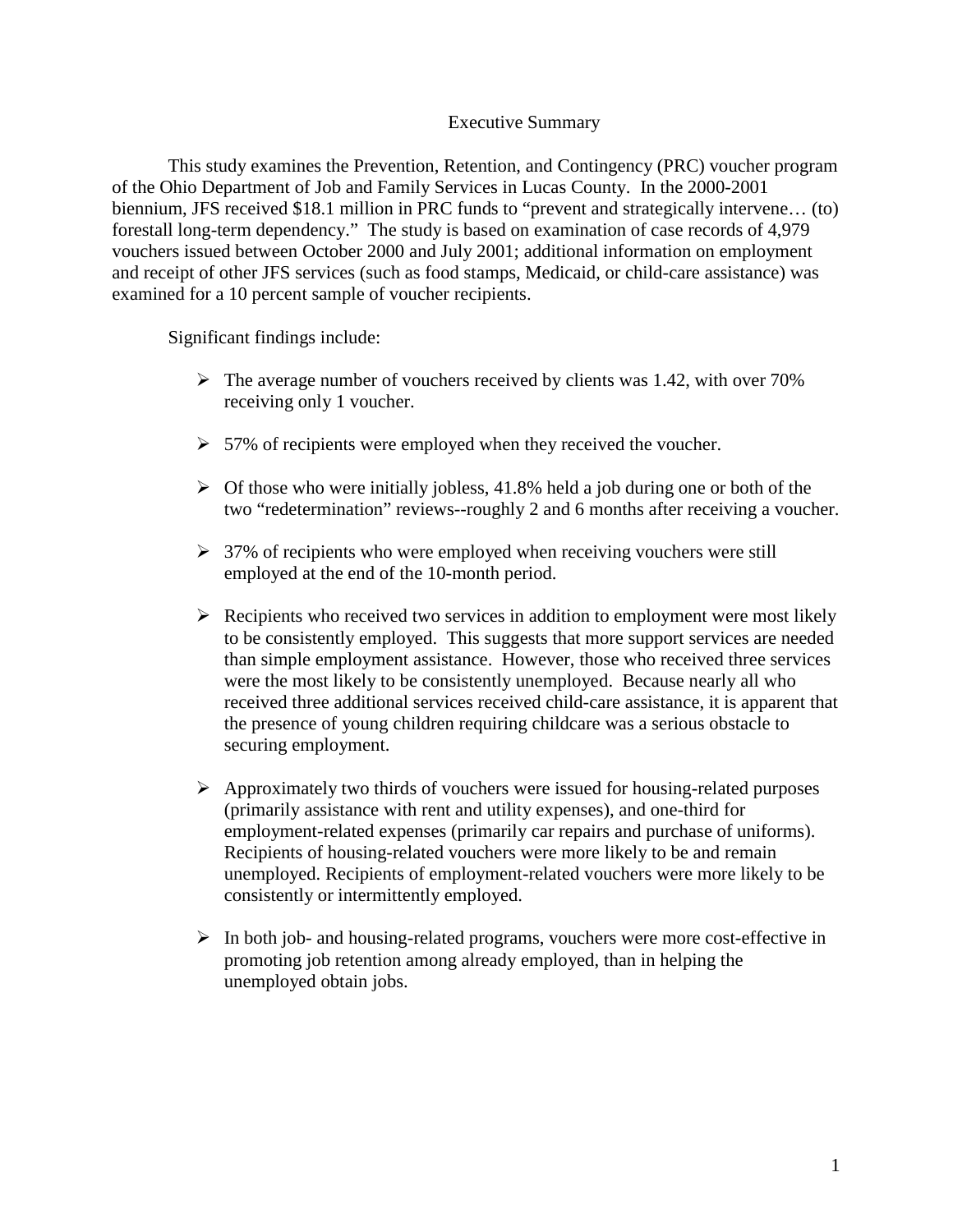#### **Introduction**

The Prevention, Retention and Contingency (PRC) program has been characterized as a proactive approach, "looking forward to *prevent* and strategically *intervene* when the investment of resources can forestall long-term dependency," by providing for contingent needs, helping families with urgent problems that could result in the need for longterm public assistance. (Ohio Job and Family Services, 2000: 1) In the State Fiscal Biennium 2000-2001, Ohio's 88 counties expended \$695.2 million in PRC funds in ten broad program areas: employment and training, diversion, work support and retention, child welfare and protection, non-custodial parents, pregnancy prevention, domestic violence, emergency, contingency and disaster services, youth educational support services, community and economic development, and Early Start (services to families with young children).

The Lucas County Department of Job and Family Services received \$18.1 million in PRC funds for the 2000-2001 biennium. The focus of this evaluation is on the cost-effectiveness of the Diversion, Work Support, and Retention benefits provided in the form of voucher payments to individual clients.

To assess the cost-effectiveness of the vouchers, we compiled information on recipients of vouchers for approximately a10-month period between October 2, 2000 and July 20, 2001 from LCJFS records. LCJFS staff provided us a file of all data base entries for this time period (an entry is made each time a voucher is issued). These data, 4,979 voucher records, were reformatted by Gregg Rice into an Excel file with the following fields: client name, client case number, date of issue of voucher, purpose of voucher, amount of voucher, total voucher funds received during the time period. This information was used to calculate the total number of clients receiving vouchers, number receiving vouchers each month, number of each type of voucher received, yearly and monthly costs, and costs per client.

We had initially planned to examine information on employment status, income, and cash assistance payments for all participants, in order to assess the relationship between employment status and types and amounts of voucher benefits received. However, we learned that compiling this information would have been extremely time-consuming for JFS staff. Instead, we drew a 10 percent sample of voucher recipients, for which JFS was able to provide the following additional information: other services received (e.g., food stamps, child care subsidy, Medicaid), employment at time the voucher was issued, employment at first and second re-determination reviews (usually 2 to 6 months later), monthly employment hours, and places of employment. These data on the sample of voucher recipients were merged with information on the type of voucher and date of issue; case number and name fields were used to link the sample records with the file of all voucher recipients and incorporate information on other vouchers received by clients in the sample.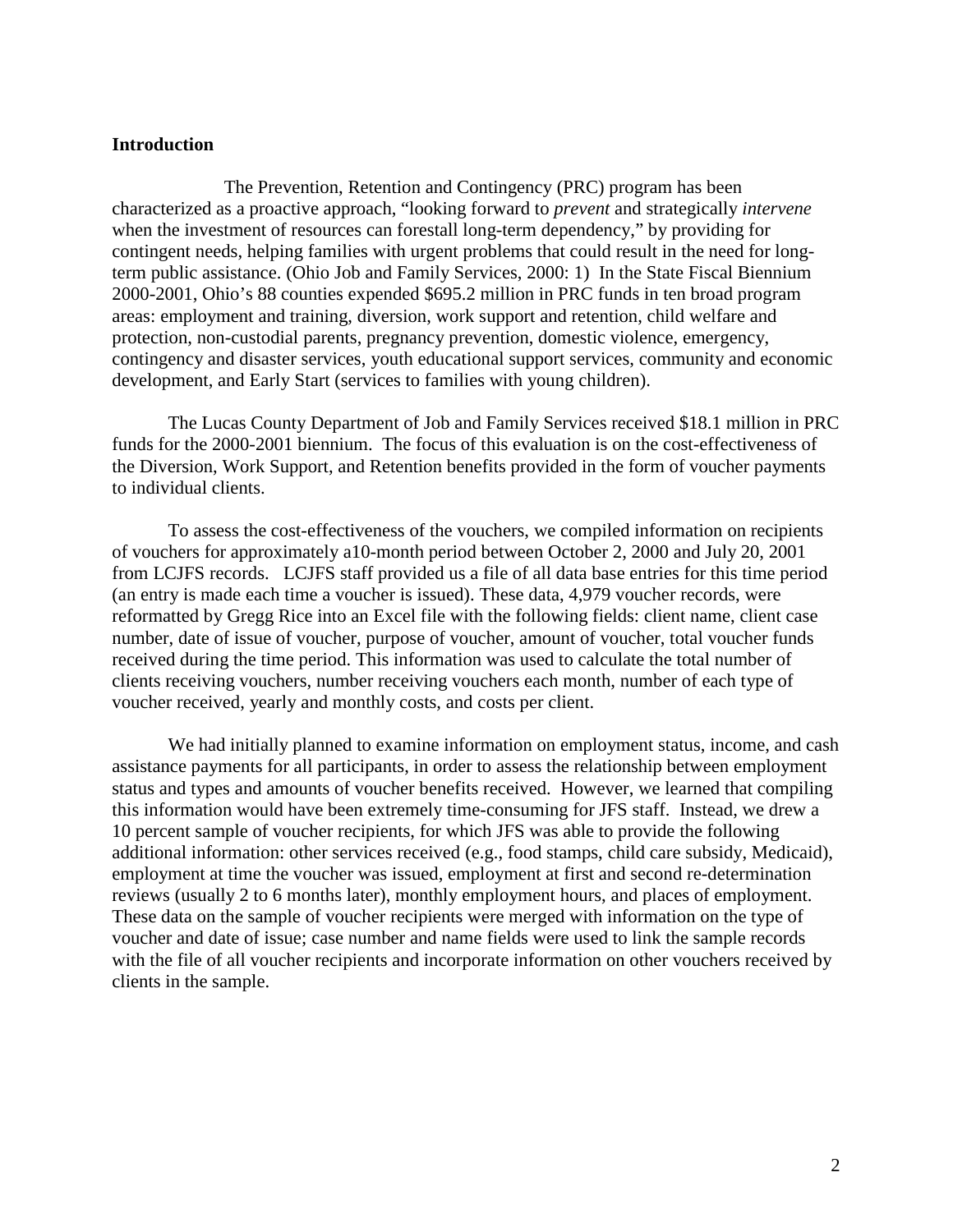#### **Summary of Analysis**

The first stage of the analysis was to compile summary information on voucher recipients, as stated in our proposal. The results of this initial analysis are listed below:

Total number of clients receiving vouchers (October 2000 – July 2001): 3,518 Total number of vouchers issued: 4,979 Average cost per client: \$596.96 Average number of vouchers per client: 1.42 Number of vouchers clients received:

| 1 voucher          | 71 percent |
|--------------------|------------|
| 2 vouchers         | 20 percent |
| 3 vouchers         | 6 percent  |
| 4 or more vouchers | 3 percent  |

#### **Table 1. Vouchers Issued, by Type, October 2000 - July 2001**

| Category           | <b>Number</b> | <b>Percent</b> | Total \$       | Average \$ |
|--------------------|---------------|----------------|----------------|------------|
| Housing-related    | 3,229         | 64.9           | \$1,292,390.70 | \$400.24   |
| Bedding            | 21            | $\mathcal{A}$  | \$6,838.92     | \$325.66   |
| Disaster relief    | 82            | 1.6            | \$38,644.60    | \$471.28   |
| Electrical         | 677           | 13.6           | \$202,248.00   | \$298.74   |
| Eviction           | 53            | 1.1            | \$36,715.00    | \$692.74   |
| Furniture          | 71            | 1.4            | \$31,258.80    | \$440.26   |
| Gas                | 523           | 10.5           | \$135,421.00   | \$258.93   |
| Household items    | 44            | 0.9            | \$29,284.00    | \$665.55   |
| Rent deposit       | 133           | 2.7            | \$66,251.80    | \$498.13   |
| Shelter rent       | 1527          | 30.7           | \$727,783.00   | \$476.61   |
| Water              | 46            | 0.9            | \$10,356.50    | \$225.14   |
| Water deposit      | 52            | 1.0            | \$10,589.10    | \$203.64   |
| Employment-related | 1,594         | 32.0           | \$828,046.30   | \$519.48   |
| <b>Books</b>       | 64            | 1.3            | \$12,486.60    | \$195.10   |
| Car insurance      | 175           | 3.5            | \$41,612.00    | \$237.78   |
| Car repair         | 785           | 15.8           | \$606,531.00   | \$772.65   |
| Training           | 79            | 1.6            | \$23,579.00    | \$298.47   |
| Tuition            | 46            | 0.9            | \$14,895.70    | \$323.82   |
| Uniforms           | 445           | 8.9            | \$128,942.00   | \$289.76   |
| Other*             | 153           | 3.0            | \$71,708.19    | \$468.68   |
| Total              | 4,976         | 100.0          | \$2,192,145.10 | \$440.54   |

\*Categories with small numbers of recipients were combined: bottled gas, clothing, employment incentive, fuel oil, furnace repair, heat stove, home repair, mortgage payment, telephone bill, refrigerator, space heater, stove, work supplies, tools, "uninhabitable". Numbers were roughly evenly divided between employment-related and housing-related vouchers.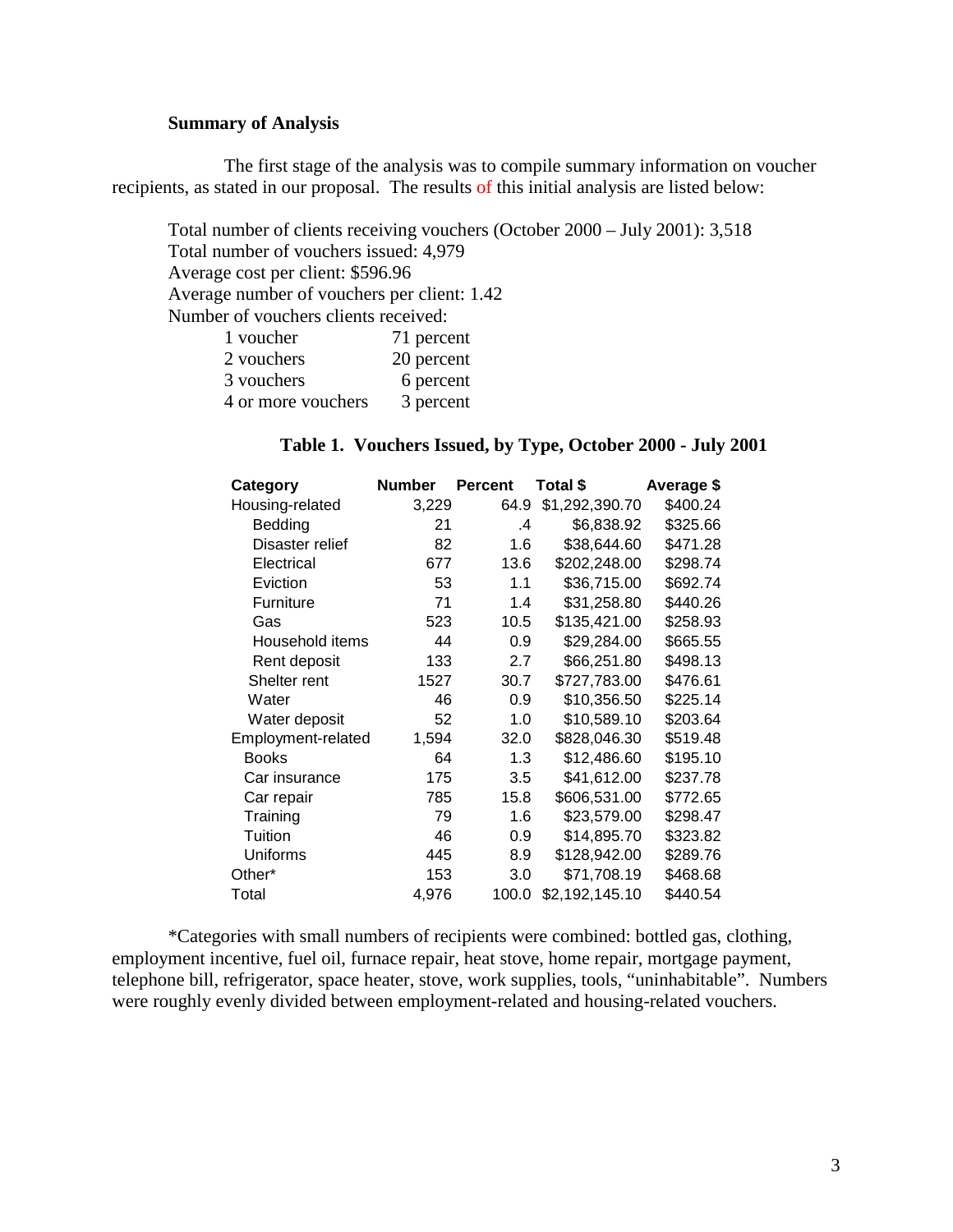### **Chart 1 – Vouchers and Expenditures, by Month**

**Vouchers Issued, October 2000-July 2001**





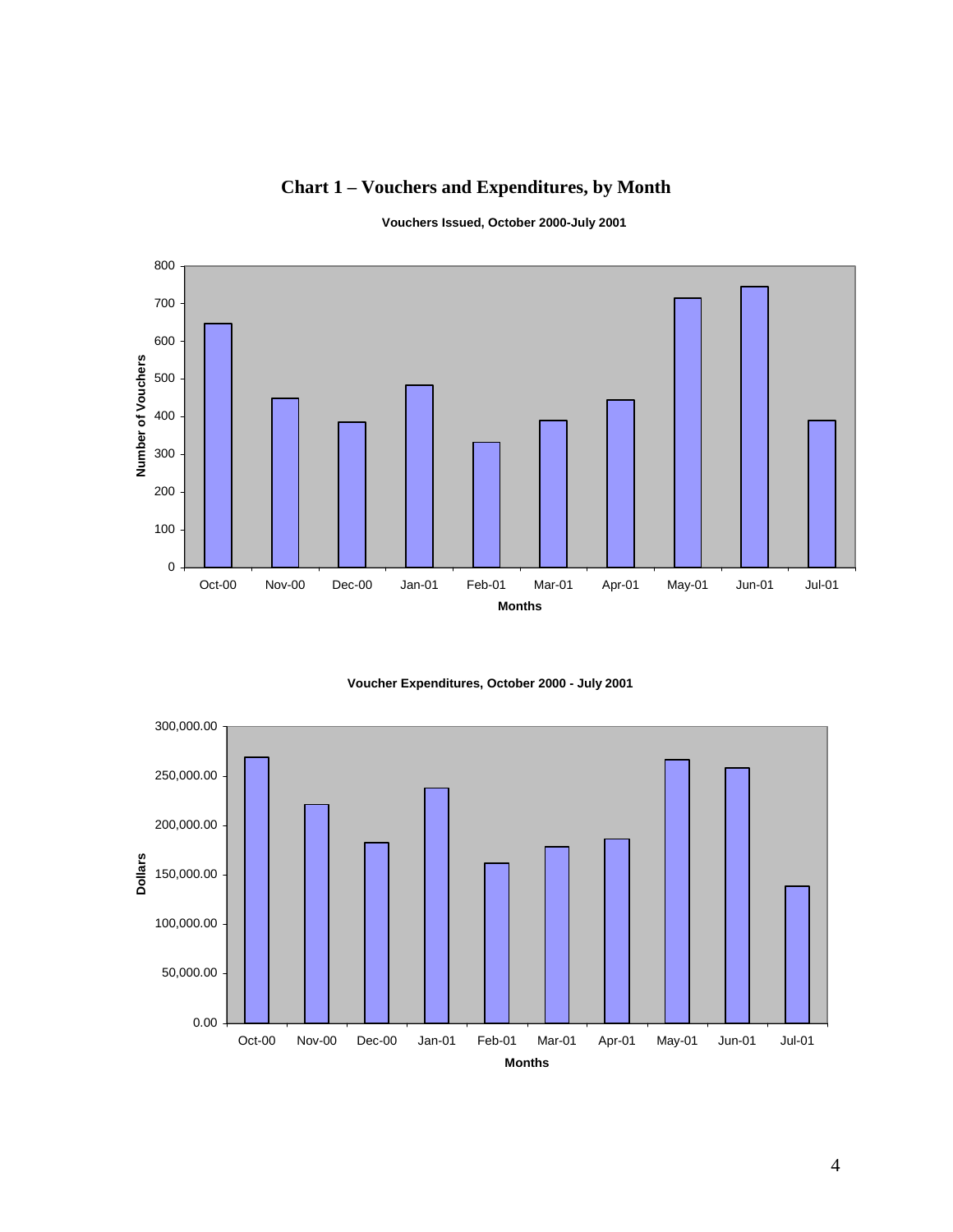#### **Vouchers and Employment: Analysis of Sample of Recipients**

Of the sample of 493 clients for whom employment information was requested, 32 had invalid case numbers, and 8 were confidential cases; no further analysis was done on these cases. Employment information as of the date of receipt of the voucher was unavailable for 13. Of the remaining 440, 252 (57%) were employed at the time they received the voucher. At the first redetermination review, 152 of this group were still employed, and at the time of the second redetermination review, 93 of the 152 remained employed. This represents 37 percent of those who were initially employed, and 21 percent of all clients for whom employment information was available. Further analysis of this subgroup can help us to understand factors associated with their "success" in retaining employment.

Slightly more than half of those who were continuously employed, 53 percent (49), worked for the same employer. Most received other services: 54 percent received food stamps and Medicaid, and 32 percent received food stamps, Medicaid and subsidized child care. The most common types of vouchers received by this group were for rent (29 percent) and car repairs (20 percent)

| <b>Other Services Received</b>    |                             | <b>Number (percent)</b> |
|-----------------------------------|-----------------------------|-------------------------|
| None                              | $\mathcal{D}_{\cdot}$       | (2.2 %)                 |
| Medicaid                          | 6                           | $(6.5\%)$               |
| Medicaid, for children only       | $\mathcal{D}_{\mathcal{L}}$ | (2.2 %)                 |
| Food stamps, Medicaid             | 50                          | $(53.8\%)$              |
| Subsidized Child Care, Medicaid   | 2                           | (2.2 %)                 |
| Child Care, Food Stamps, Medicaid | 30                          | (32.3 %)                |
| No information                    |                             | $(1.1\%)$               |

**Table 2. Characteristics of continuously employed voucher recipients**

| <b>Type of Voucher</b> | <b>Number (percent)</b> |            |  |
|------------------------|-------------------------|------------|--|
| Rent                   | 27                      | (29.0 %)   |  |
| Car repair             | 19                      | (20.4 %)   |  |
| Uniforms               | 12                      | $(12.9\%)$ |  |
| Electricity            | 11                      | $(11.8\%)$ |  |
| Gas                    | 10                      | $(10.8\%)$ |  |
| Other                  | 13                      | $(14.0\%)$ |  |
| No information         |                         | $(1.1\%)$  |  |

(93 individuals from sample of 440 for whom this information was obtained)

To facilitate comparison of the consistently employed with other clients, employment information was recoded from three variables (employment at time voucher was received, employment at first redetermination review, and employment at second redetermination review) into a summary variable, employment score. Recipients who were consistently employed were assigned a score of 3; those who were employed at two of these three times were assigned a score of 2; those who were employed at only one of the three times, a score of 1, and those who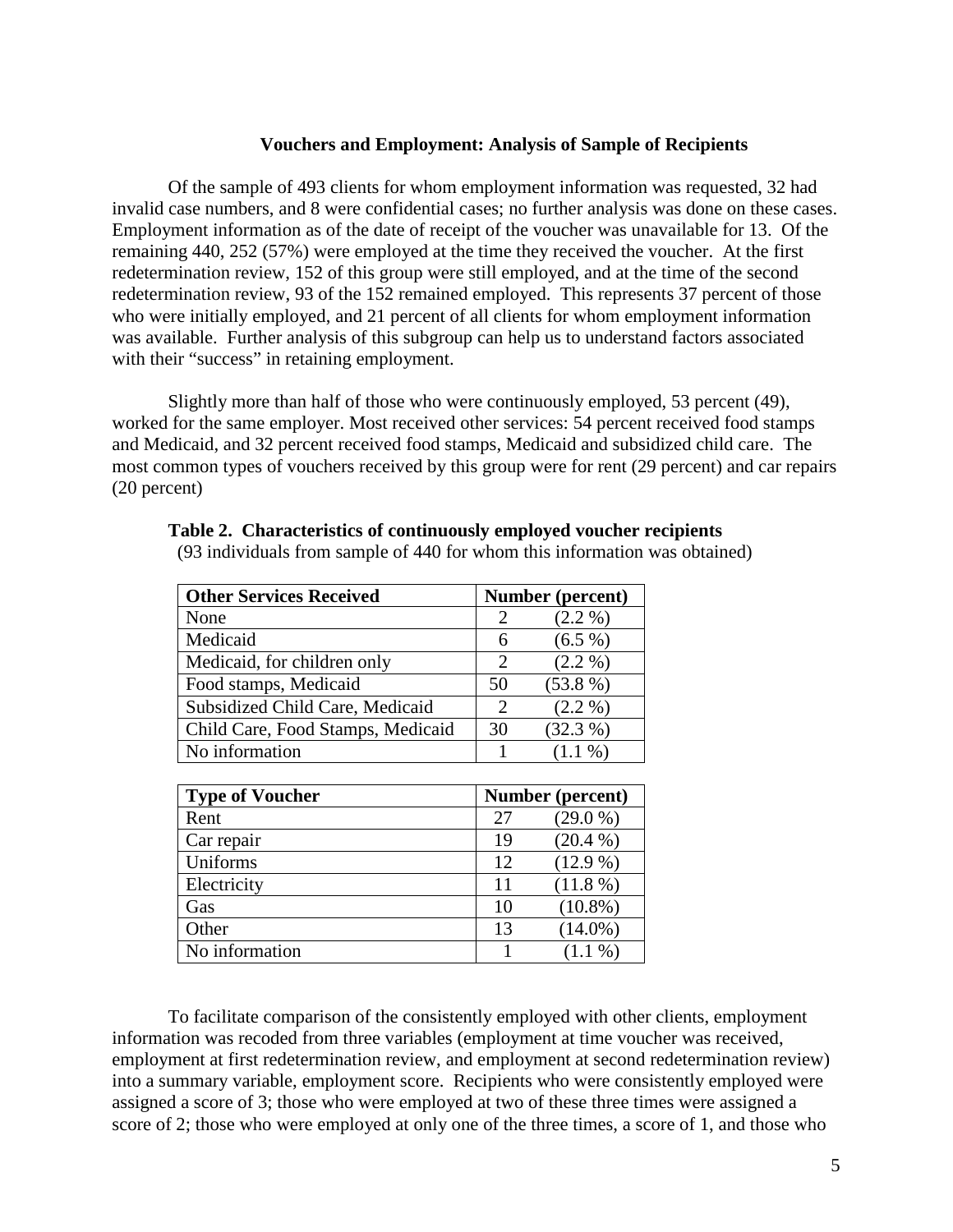were consistently unemployed, a score of 0. Types of vouchers, and other services received were also recoded. Types of vouchers were grouped into those relating to housing and those more related to employment, as indicated in Table 5. Other services received were recoded into the number of additional services received, ranging from none to three. The tables below report the relationships between number of other services received and employment, and between type of voucher and employment.

| # of other | $0 -$ Never |             | ---- <i>---</i> - | 3 - Consistently | Total         |
|------------|-------------|-------------|-------------------|------------------|---------------|
| services   | employed    |             |                   | employed         |               |
|            | $5(13.9\%)$ | 24 (66.7%)  | $5(13.9\%)$       | $2(5.6\%)$       | $36(100.0\%)$ |
|            | 15 (23.8%)  | 20 (31.7%)  | 20 (31.7%)        | 8 (12.7%)        | 63 (100.0%)   |
|            | 42 (23.9%)  | 40 (22.7%)  | 41 (23.3%)        | 53 (30.1%)       | 176 (100.0%)  |
|            | 68 (39.3%)  | 50 (28.9%)  | 25 (14.5%)        | 30 (17.3%)       | 173 (100.0%)  |
| Unknown    | $(40.0\%)$  | $(40.0\%)$  |                   | $(20.0\%)$       | $5(100.0\%)$  |
| Total      | 132 (29.1%) | 136 (30.0%) | 91 (20.1%)        | 94 (20.8%)       | 453 (100.0%)  |

| <b>Table 3. Employment Score and Other Services Received</b> |  |
|--------------------------------------------------------------|--|
| <b>Employment Score</b>                                      |  |

Chi-square: 61.541, 15 d.f., sig. .000

|                         | <b>Table 4.</b> Employment Score and Voucher Type |  |  |                          |    |  |  |  |
|-------------------------|---------------------------------------------------|--|--|--------------------------|----|--|--|--|
| <b>Employment Score</b> |                                                   |  |  |                          |    |  |  |  |
|                         | $0$ – Never                                       |  |  | $\vert 3 -$ Consistently | To |  |  |  |

**Table 4. Employment Score and Voucher Type**

| Voucher Type       | $0$ – Never |            | 2          | $3$ – Consistently | Total       |
|--------------------|-------------|------------|------------|--------------------|-------------|
|                    | employed    |            |            | employed           |             |
| $\vert$ 1- Housing | 107         | 86         | 53         | 54                 | 300         |
| related            | (35.7%)     | (28.7%)    | $(17.7\%)$ | $(18.0\%)$         | $(100.0\%)$ |
| $2 -$ Employment   | 25          | 50         | 38         | 39                 | 152         |
| related            | $(16.4\%)$  | $(32.9\%)$ | $(25.0\%)$ | $(25.7\%)$         | $(100.0\%)$ |
| Total              | 132         | 136        | 91         | 93                 | 452         |
|                    | $(29.1\%)$  | $(30.0\%)$ | $20.1\%$   | $(20.8\%)$         | $(100.0\%)$ |

Chi-square: 18.930, 3 d.f., sig. .000.

Review of these tables shows statistically significant relationships between the number of additional services provided to a voucher recipient and length of employment. Recipients who received two other services were the most likely to be consistently employed, while those who received three other services were the most likely to be consistently unemployed. Those who received no additional services, and those who received one additional service tended to be intermittently employed (employment scores of 1 or 2), suggesting that more support services are necessary to maintain employment. Recipients of housing-related vouchers were twice as likely as recipients of employment-related vouchers to be consistently unemployed. Conversely, those who received vouchers that were supportive of employment activities (uniforms, training, car repair assistance) were more likely to be consistently or intermittently employed.

A better understanding of the relationship between employment scores and level of other services can be gained by examining employment scores in relation to specific types of other services. Nearly all of the clients receiving three other services received childcare assistance (171 of 173) but very few of those who received two other services received childcare assistance (9 of 176). Review of Table 5 shows that clients who received childcare assistance were more likely to be consistently unemployed, regardless of the number of other services they received,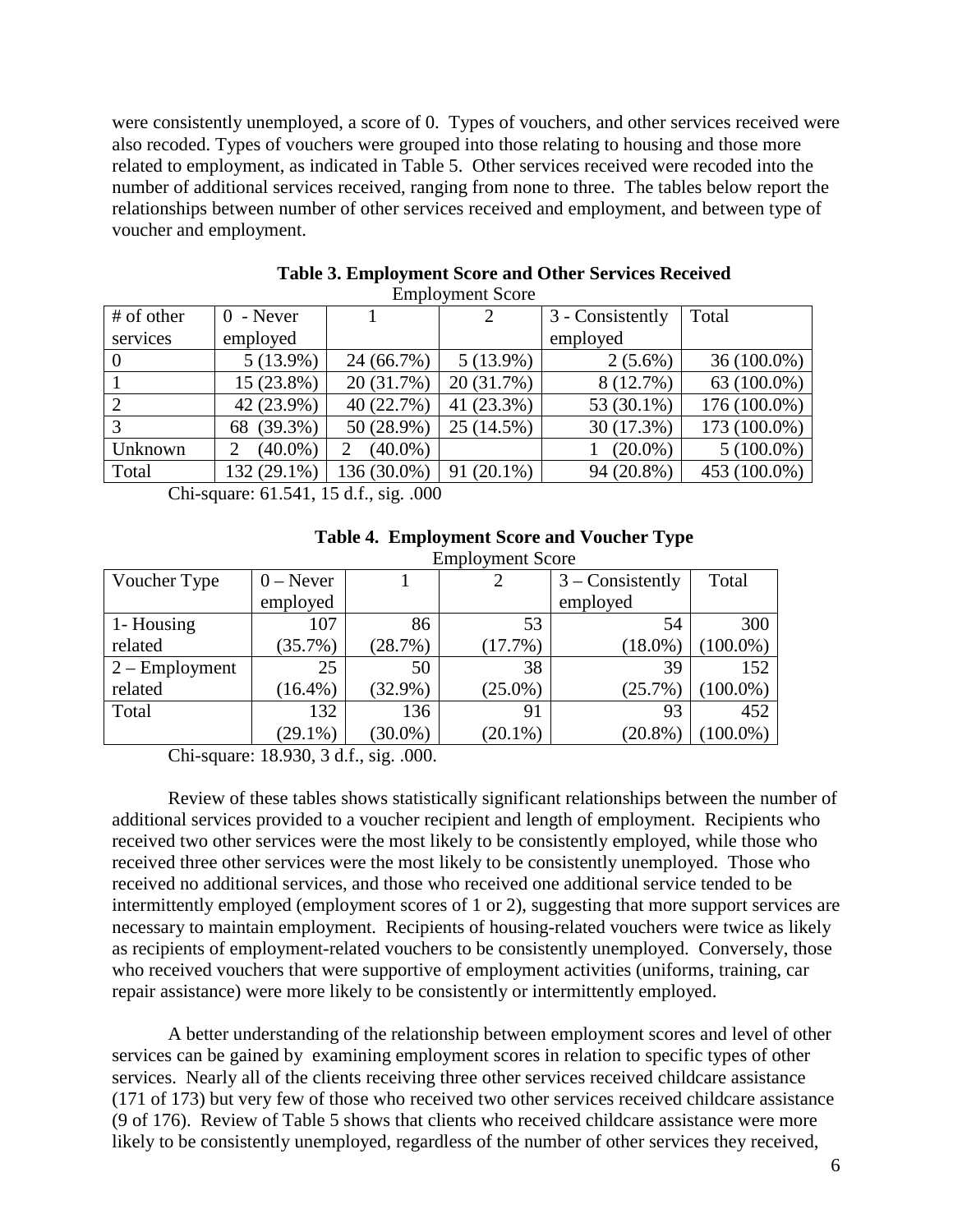and that those who did not receive childcare assistance were more likely to be consistently employed. Having young children requiring childcare, then, seems to be a serious obstacle to securing or retaining employment.

|                          |              | $\mu$ , and $\mu$ be seen to $\mu$ |              |             |       |
|--------------------------|--------------|------------------------------------|--------------|-------------|-------|
| <b>Other Services</b>    | $\theta$     |                                    | 2            | 3           | Total |
| None                     | $5(13.9\%)$  | 24 (66.7%)                         | $5(13.9\%)$  | $2(5.6\%)$  | 36    |
| Food Stamps or Medicaid  | 15 (23.8%)   | 20 (31.8%)                         | 20 (31.8%)   | 8 (12.7%)   | 63    |
| Child Care & Medicaid    | 3(27.3%)     | 3(27.3%)                           | $2(18.2\%)$  | 3(27.3%)    | 11    |
| Food Stamps & Medicaid   | 38 (23.8%)   | 36 (22.5%)                         | 38 (23.8%)   | 50 (31.3%)  | 162   |
| Cash Assistance and      | $1(33.3\%)$  | $1(33.3\%)$                        | $1(33.3\%)$  |             | 3     |
| Medicaid                 |              |                                    |              |             |       |
| Cash Assistance, Food    | $1(50.0\%)$  | $1(50.0\%)$                        |              | --          | 2     |
| Stamps, and Medicaid     |              |                                    |              |             |       |
| Child Care, Food Stamps, | $67(39.2\%)$ | 49 (28.7%)                         | 25 (14.6%)   | 30(17.5%)   | 171   |
| and Medicaid             |              |                                    |              |             |       |
| No information           | $2(40.0\%)$  | $2(40.0\%)$                        | $- -$        | $1(20.0\%)$ | 5     |
| Total                    | 132 (29.1%)  | 136 (30.0%)                        | $91(20.1\%)$ | 94 (20.8%)  | 453   |

**Table 5. Employment Score and Type of Other Services Received** Employment Score

To compare the impact of vouchers on securing employment with their impact on employment retention, we examined the employment history of recipients of different types of vouchers. In Table 6 (below) "employment scores" have been replaced by more detailed information on employment history, which permits us to examine patterns of employment and unemployment. Clients with an employment score of "1", for example, may have been employed at any of three times (when they received the voucher, at their first redetermination review, or at their second redetermination review). The "employment history" variable separates these clients, so that we can examine the effect of vouchers in helping the initially unemployed obtain jobs, as well as their contribution to job retention among those who were employed when they received vouchers. Consistent with the examination of employment scores, recipients of employment-related vouchers were more likely than recipients of housing-related vouchers to be consistently employed, and recipients of housing-related vouchers were more likely than recipients of employment-related vouchers to be consistently unemployed. Relatively few clients who were unemployed when they received a voucher subsequently secured employment (11.0 percent) and a slightly higher percentage of housing-related voucher recipients than employment-related voucher recipients who were initially unemployed reported having jobs at one of the redetermination reviews. It should be noted as well that nearly 40 percent of client records in the sample had incomplete employment information; the actual percentages of employed and unemployed clients for each of the three employment variables may be quite different from those that could be calculated from the data available to us.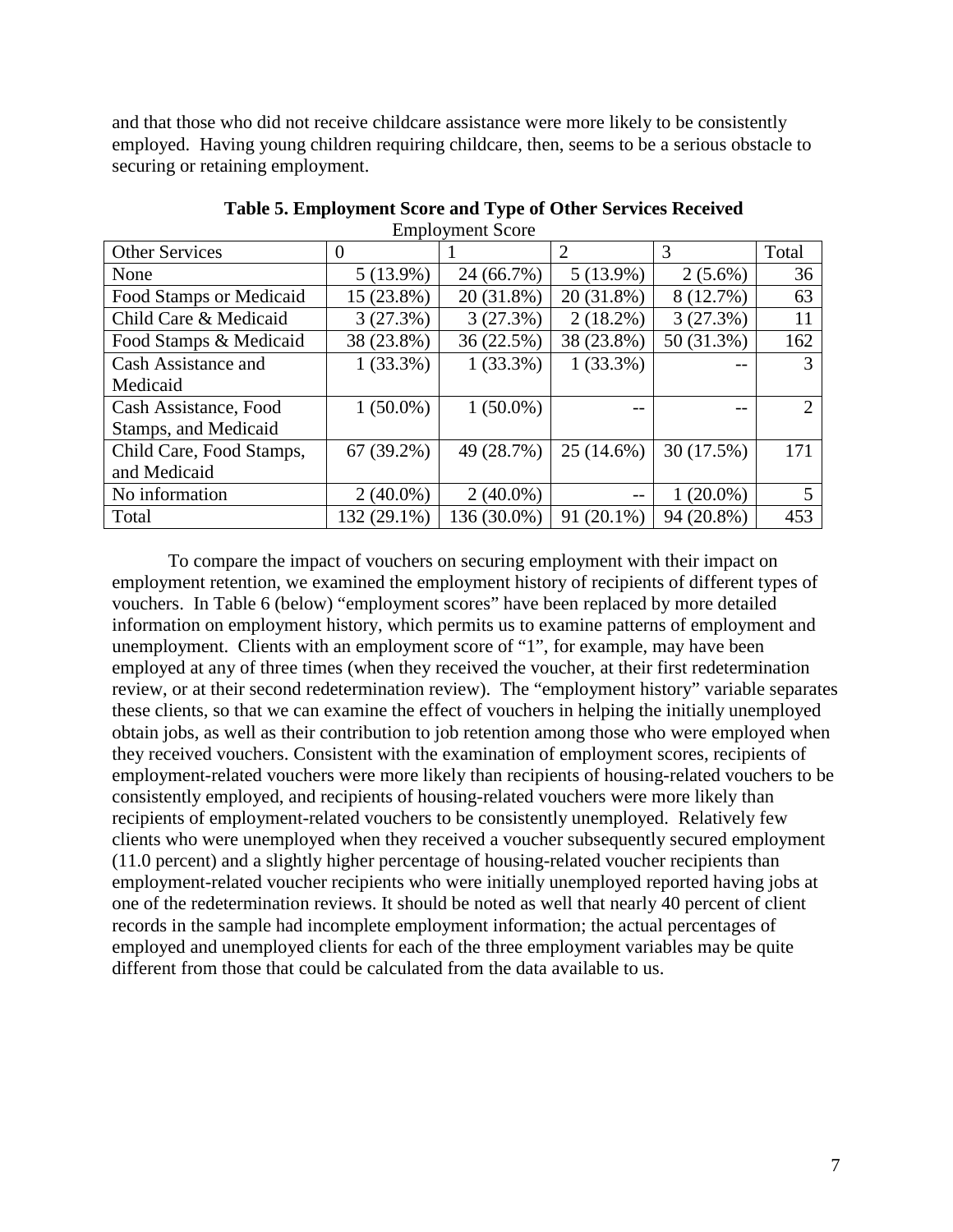| Type of voucher                            |                 |                    |             |
|--------------------------------------------|-----------------|--------------------|-------------|
| <b>Employment history</b>                  | Housing-related | Employment-related | Total       |
| Consistently employed (when                | 54              | 39                 | 93          |
| received voucher, at $1st$ and $2nd$       | $(19.4\%)$      | (28.3%)            | (22.3%)     |
| redetermination review)                    |                 |                    |             |
| Employed when received voucher and         | 20              | 11                 | 31          |
| at $1st$ or $2nd$ redetermination review   | $(7.2\%)$       | $(8.0\%)$          | (7.4%       |
| Employed when received voucher, but        | 15              | 8                  | 23          |
| not at either redetermination review       | $(5.4\%)$       | $(5.8\%)$          | $(5.5\%)$   |
| Unemployed when received voucher,          | 23              | 8                  | 31          |
| employed at $1st$ or $2nd$ redetermination | $(8.3\%)$       | $(5.8\%)$          | $(7.4\%)$   |
| review                                     |                 |                    |             |
| Unemployed when received voucher,          | 11              | 4                  | 15          |
| employed at $1st$ and $2nd$                | $(3.9\%)$       | $(2.9\%)$          | $(3.6\%)$   |
| redetermination review                     |                 |                    |             |
| Consistently unemployed (when              | 55              | 9                  | 64          |
| received voucher, at $1st$ and $2nd$       | $(19.7\%)$      | $(6.5\%)$          | $(15.4\%)$  |
| redetermination review)                    |                 |                    |             |
| Employment status undetermined             | 101             | 59                 | 160         |
| (missing data on one or more               | $(36.2\%)$      | $(42.8\%)$         | $(38.4\%)$  |
| employment variables)                      |                 |                    |             |
| <b>TOTAL</b>                               | 279             | 138                | 417         |
|                                            | $(100.0\%)$     | $(100.0\%)$        | $(100.0\%)$ |

## **Table 6. Voucher Type and Employment History**

The data also permit us to calculate "employment retention" rates for clients who had jobs at the time they received a voucher, and "job acquisition rates" for clients who were unemployed at the time they received a voucher. In these calculations, recipients with incomplete employment information were excluded from the analysis. Complete information was available for 147 of the 252 initially employed recipients, and for 110 of the 188 initially unemployed recipients. Of the initially employed recipients, 93 remained employed at the time of both redetermination reviews, a retention rate of 63.3 percent. Of the initially unemployed recipients, 46 were employed at the time of one or both redetermination reviews, a job acquisition rate of 41.8 percent.

Table 7 below shows the relationship between number of services received and employment history of voucher recipients. Again, the large proportion of cases with incomplete employment information makes it difficult to conclusively identify any relationships. However, it is evident that consistent employment was most common among those who received two additional services, while consistent unemployment was most common among recipients who received three additional services. As noted earlier, nearly all clients who received three additional services received a child care subsidy; the demands associated with caring for young children seem to be an important factor in their employment difficulties.